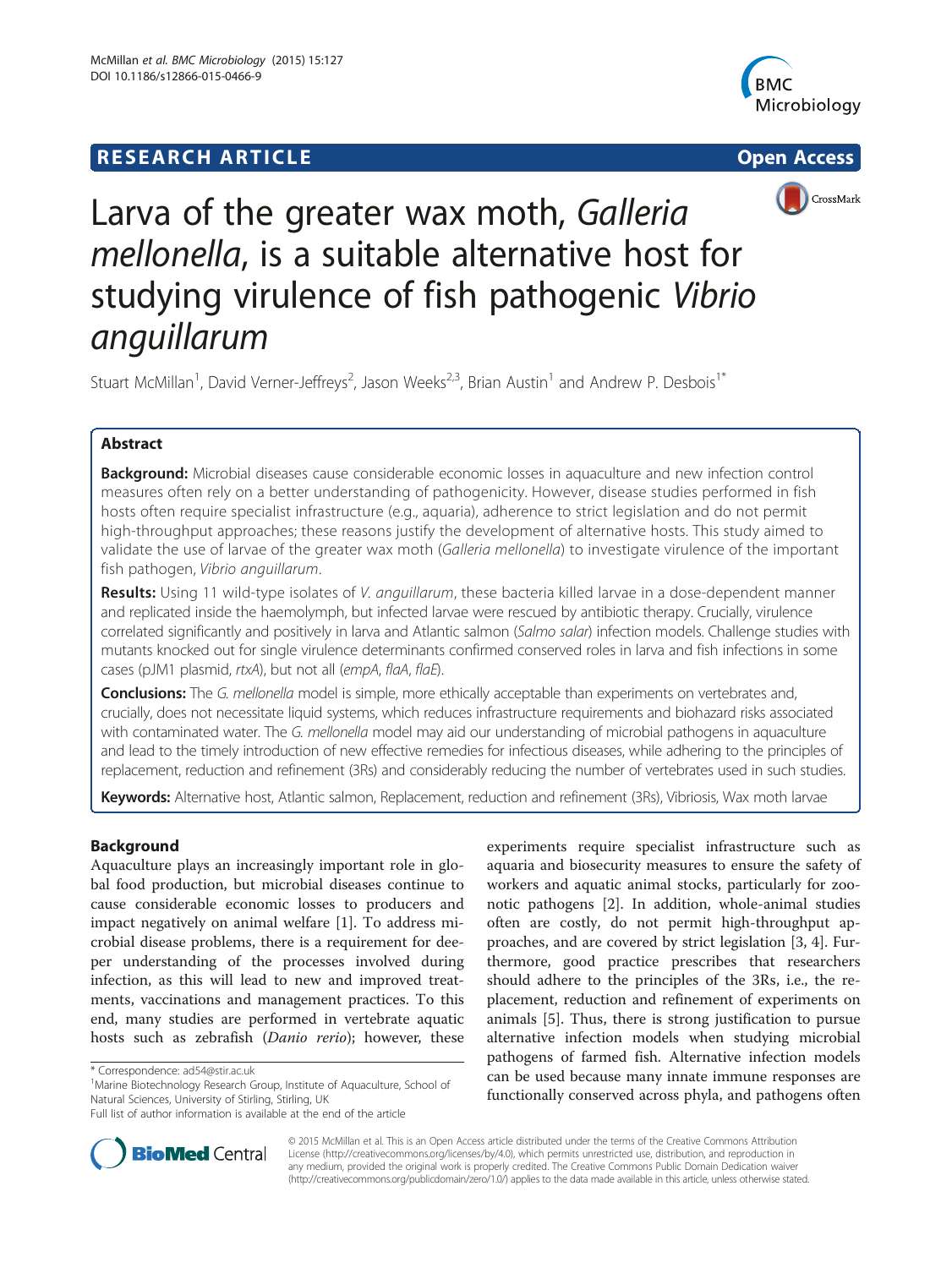employ similar mechanisms to exploit different hosts [[4\]](#page-8-0). Still, relatively few studies have described alternative infection models for investigating microbial pathogens of fish, but those available include cell culture [\[6](#page-8-0)–[8](#page-8-0)], the amoeba Dictyostelium discoideum [\[2](#page-8-0)], the nematode Caenorhabditis elegans [[9](#page-8-0)], the freshwater ciliate Tetrahymena thermophila [\[10\]](#page-8-0), the crustacean Artemia franciscana [[11\]](#page-8-0) and D. rerio larvae [\[12, 13](#page-8-0)]. Even so, each model is associated with shortcomings such as the need for timeconsuming training to achieve competence, a requirement for tissue culture or aquarium facilities, the lack of important aspects of immune complexity, or being unsuited to the study of certain pathogen virulence traits.

The larva of the greater wax moth (Galleria mellonella) is one alternative model attracting much attention in part due to the simplicity and reliability of establishing infections in this insect [\[14\]](#page-8-0). Moreover, there is functional similarity in the innate immune responses to invasive infection between insects and fish with respect to pathogen recognition, expression of antimicrobial peptides, generation of reactive oxygen species, phagocytosis of invading microbes, and initiation of clotting cascades [[15](#page-8-0)–[19\]](#page-8-0). The larvae are a convenient size for manipulation (2 to 3 cm in length), do not need feeding, require little space or specialist infrastructure, and are inexpensive to purchase [[14](#page-8-0)]. Furthermore, the techniques needed to work with this model are achieved after only limited instruction, and studies on this model are ethically more acceptable than working with vertebrates [\[14\]](#page-8-0). Notably, the G. mellonella model presents a low biohazard risk because no liquid systems are required and the larvae are kept in Petri dishes with infected material made safe by autoclaving. In addition, this model has been used successfully to study virulence of various human pathogens and the efficacy of antibiotic therapies [\[20\]](#page-8-0). Still, newly proposed alternative models need to be validated for each pathogen to ensure that an infection occurs, virulence correlates with that observed in the native host, and that conserved virulence mechanisms are involved during infection.

Therefore, the aim of this present study was to assess the suitability of G. mellonella as an alternative host to investigate the virulence and pathogenicity of fish pathogens. Vibrio anguillarum was selected as the pathogen of interest to validate this alternative infection model because a range of strains and genetic resources are available and much is known of its key virulence mechanisms [[21](#page-8-0)–[23](#page-8-0)]. Moreover, this well-studied Gram-negative bacterium infects many farmed species and continues to cause considerable economic losses worldwide [[21](#page-8-0), [22, 24](#page-8-0)].

## Methods

## Reagents and culture media

All chemicals and reagents were purchased from Sigma-Aldrich Ltd (Poole, UK) unless stated. All solutions were

made with distilled water except that MilliQ (Millipore Ltd, Watford, UK) was used for molecular biology. Phosphate-buffered saline (PBS) was made up according to Desbois and Coote [\[20](#page-8-0)]. Bacteria were cultured routinely on 1.5 % (w/v) NaCl-supplemented tryptone soya agar (TSA; Oxoid, Basingstoke, UK) and broth (TSB; Oxoid) or 1 % (w/v) NaCl-supplemented LB agar and broth (Fisher Scientific, Fair Lawn, NJ, USA), whereas Mueller-Hinton broth (MHB; Oxoid) supplemented with 2 % (w/v) NaCl was used for minimum inhibitory concentration (MIC) determinations. Where required, medium was supplemented with 5 μg/mL chloramphenicol (CHL), 80 μg/mL kanamycin (KAN), 2 μg/mL penicillin G (PEN) or 200 μg/mL streptomycin (STR). Water, PBS and culture media were sterilised by autoclaving at 121 °C for 15 min.

## Bacteria

V. anguillarum strains (Table [1\)](#page-2-0) were kept routinely at −70 °C in 15 % (v/v) glycerol. All the strains belong to serotype O1, except for V. anguillarum M93Sm (and derivatives) which is serotype O2. Before use, bacteria were recovered initially onto appropriate agar, incubated at 22 °C for 48 h, and then single colonies inoculated into broth (Table [1](#page-2-0)). Cultures were incubated (22 °C; 150 rpm; approximately 12 h) until mid- to lateexponential phase and then bacterial cells were harvested by centrifugation (2700  $\times$  g; 15 min; 4 °C). The cell pellet was washed by resuspension in PBS, centrifuged as before, resuspended again in PBS, and then cell density determined by measuring absorbance at 600 nm  $(A_{600})$ . Bacterial suspensions were diluted with PBS to the desired CFU/mL, and all inocula were serially diluted in PBS in quadruplicate and plated on TSA or LB agar. Vib1 (=  $6018/1$  = ATCC 43305) is available in reference culture collections and additional experimental data is provided for this strain as a means to facilitate interlaboratory comparisons.

## Insects

G. mellonella larvae in their final instar stage were purchased (approximately 220 mg each; UK Waxworms Ltd, Sheffield, UK), stored in the dark at 4 °C, and used within 14 days. Unless otherwise stated, all experiments used groups containing 10 larvae, and most experiments were repeated using larvae from different batches to give  $n = 20$ . A 50-µL Hamilton syringe (Sigma-Aldrich Ltd) was used to inject larvae into the last left proleg with 10 μL of bacterial suspension, antibiotic solution, or PBS. The syringe was cleaned between experiments with consecutive washes of  $1 \%$  (w/v) sodium hypochlorite, 70 % ethanol and sterile water. Two negative control groups were always prepared: one group that underwent no manipulation to control for background larval mortality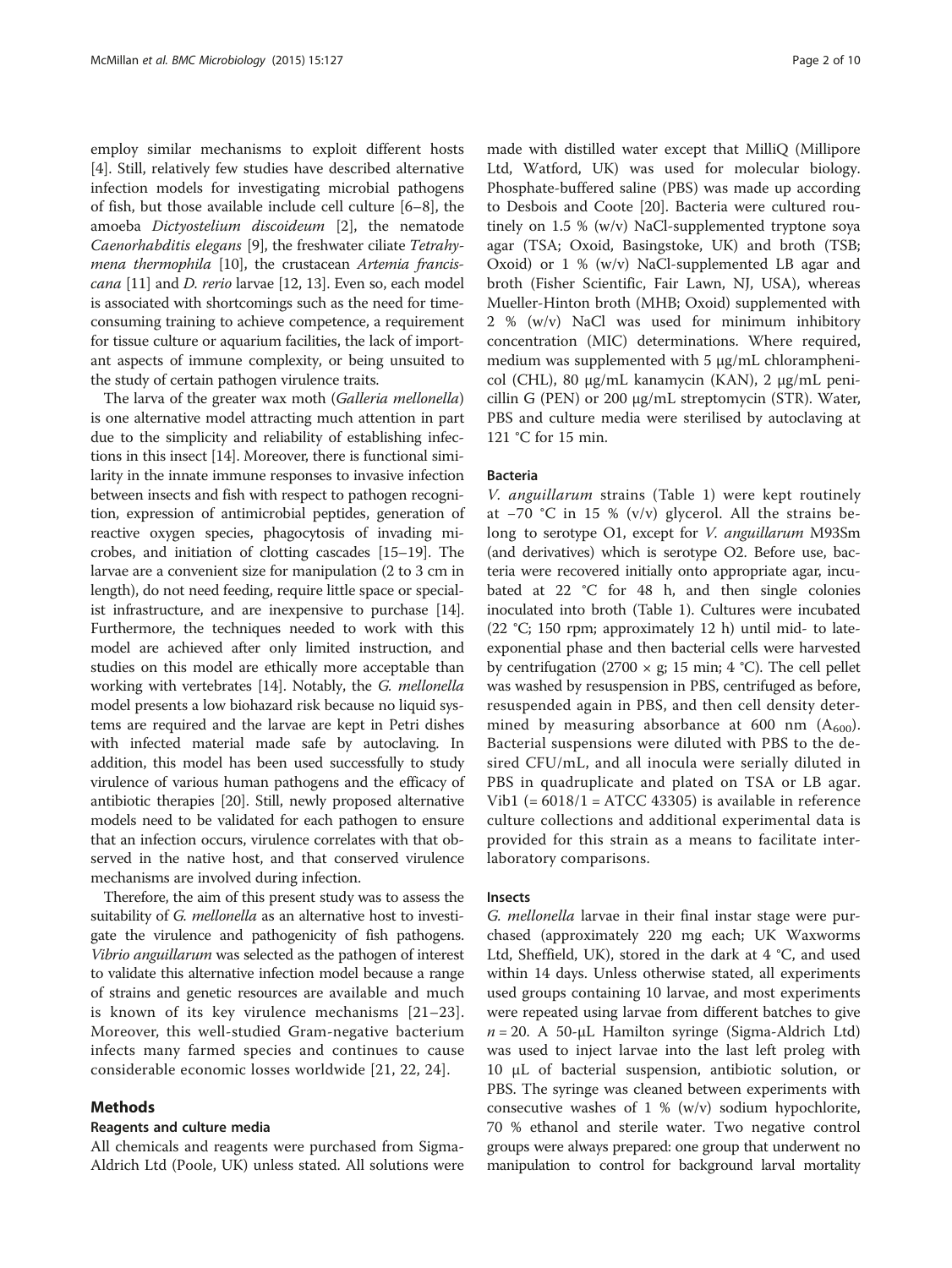<span id="page-2-0"></span>Table 1 Vibrio anguillarum isolates and strains used in this study

| Isolate/strain <sup>a</sup>    | Genotype                                                                                                                                                                                           | Culture medium <sup>b</sup> | Reference |
|--------------------------------|----------------------------------------------------------------------------------------------------------------------------------------------------------------------------------------------------|-----------------------------|-----------|
| <b>DM16</b>                    | NB10 derivative carrying an in-frame<br>3'-end deletion in flaA                                                                                                                                    | TSB/TSA + 1.5%NaCl          | $[27]$    |
| JR1                            | STR <sup>r</sup> , CHL <sup>r</sup> M93Sm derivative carrying<br>an inactivating insertion in vah1                                                                                                 | LB agar/broth + 1%NaCl      | $[28]$    |
| <b>KD12</b>                    | NB10 derivative carrying an in-frame<br>5'-end deletion in flaD                                                                                                                                    | $TSB/TSA + 1.5%NaCl$        | $[29]$    |
| <b>KD27</b>                    | NB10 derivative carrying an in-frame<br>5'-end deletion in flaE                                                                                                                                    | $TSB/TSA + 1.5\%$ NaCl      |           |
| M93Sm                          | Plasmid deficient; spontaneous STR <sup>r</sup><br>mutant of wild type M93 isolated<br>from Plecoglossus altivelis                                                                                 | LB agar/broth + 1%NaCl      | [41]      |
| <b>NB10</b>                    | Wild type                                                                                                                                                                                          | TSB/TSA + 1.5%NaCl          | $[42]$    |
| NB10 cured                     | NB10 cured of pJM1 virulence plasmid                                                                                                                                                               | $TSB/TSA + 1.5%NaCl$        | $[32]$    |
| <b>NB12</b>                    | CHL <sup>'</sup> NB10 derivative carrying a<br>inactivating insertion in empA                                                                                                                      | $TSB/TSA + 1.5%NaCl$        | $[30]$    |
| S <sub>123</sub>               | STR <sup>r</sup> , CHL <sup>r</sup> M93Sm derivative carrying<br>a inactivating insertion in rtxA                                                                                                  | LB agar/broth + 1%NaCl      | $[7]$     |
| S <sub>183</sub>               | STR <sup>r</sup> , CHL <sup>r</sup> , KAN <sup>r</sup> M93Sm derivative<br>LB agar/broth + 1%NaCl<br>double mutant carrying an inactivating<br>insertions in rtxA and in-frame deletion<br>in vah1 |                             | $[7]$     |
| Vib1 $(= 6018/1 = ATCC 43305)$ | Wild type                                                                                                                                                                                          | $TSB/TSA + 1.5\%$ NaCl      | $[21]$    |
| Vib39 $(= 178/90)$             | Wild type                                                                                                                                                                                          | $TSB/TSA + 1.5\%$ NaCl      | $[21]$    |
| $Vib44 (= 261/91)$             | Wild type                                                                                                                                                                                          | TSB/TSA + 1.5%NaCl          | $[21]$    |
| $Vib56 (= 601/91)$             | Wild type                                                                                                                                                                                          | TSB/TSA + 1.5%NaCl          | $[21]$    |
| $Vib64 (= A023)$               | Wild type                                                                                                                                                                                          | $TSB/TSA + 1.5\%$ NaCl      | $[21]$    |
| $Vib79 (= LMG 12101)$          | Wild type                                                                                                                                                                                          | $TSB/TSA + 1.5\%$ NaCl      | $[21]$    |
| $Vib85 (= 87-9-117)$           | Wild type                                                                                                                                                                                          | $TSB/TSA + 1.5%NaCl$        | $[21]$    |
| $Vib87 (= T265)$               | Wild type                                                                                                                                                                                          | TSB/TSA + 1.5%NaCl          | $[21]$    |
| Vib88 $(= 51/82/2)$            | Wild type                                                                                                                                                                                          | TSB/TSA + 1.5%NaCl          | $[21]$    |
| Vib93 (= $850610-1/6a$ )       | Wild type                                                                                                                                                                                          | TSB/TSA + 1.5%NaCl          | $[21]$    |
| $Vib134 (= 91-8-178)$          | Wild type                                                                                                                                                                                          | TSB/TSA + 1.5%NaCl          | $[21]$    |

TSA, tryptone soya agar; TSB, tryptone soya broth; CHL<sup>r</sup>, chloramphicol-resistant; KAN<sup>r</sup>, kanamycin-resistant; STR<sup>r</sup>, streptomycin-resistant<br><sup>ac</sup>train numbers in brackets refer to the nomenclature used by Pedersen et al

 $a$ Strain numbers in brackets refer to the nomenclature used by Pedersen et al. [[25](#page-8-0)]

<sup>b</sup>CHL, KAN and STR were added to the medium at the concentrations described in the Materials and Methods for reviving cryopreserved bacteria and preparing inocula for injection

(no manipulation control) and one group (uninfected control) that was injected with PBS only to control for the impact of physical trauma. There was never more than one death per control group per experiment. Larvae were stored in Petri dishes in the dark at 15 °C for up to 120 h and inspected every 24 h so that percentage survival could be calculated for each group; larvae were considered dead if they did not move after being touched with a sterile inoculation loop.

## Virulence of V. anguillarum in G. mellonella

The relative virulence of 11 wild-type V. anguillarum strains that had been assessed for virulence in an earlier Salmo salar infection trial [[25](#page-8-0)] was assessed in the insect model by inoculating with 10 μL of suspensions

containing  $1 \times 10^3$ ,  $1 \times 10^5$  and  $1 \times 10^7$  total CFU. Relative virulence in the insect was calculated as the cumulative area under the Kaplan-Meier plots of the  $1 \times 10^3$ ,  $1 \times 10^5$  and  $1 \times 10^7$  CFU groups, and this approach was sufficient to discriminate the virulence of each isolate. Then, relative virulence in the insect model was correlated against the 50 % lethal dose values  $(LD_{50})$  determined in the S. salar model by Pedersen et al. [\[25](#page-8-0)]. The virulence of the wild-type V. anguillarum strains was assessed in G. mellonella at 15 °C because the earlier S. salar trials were performed at this temperature, thus mitigating the effects of differential expression of temperature-regulated bacterial virulence factors. To examine the effect of culture filtrates on larval survival, culture supernatant was passed through a sterile polyethersulfone 0.22 μm filter (Millipore, Watford,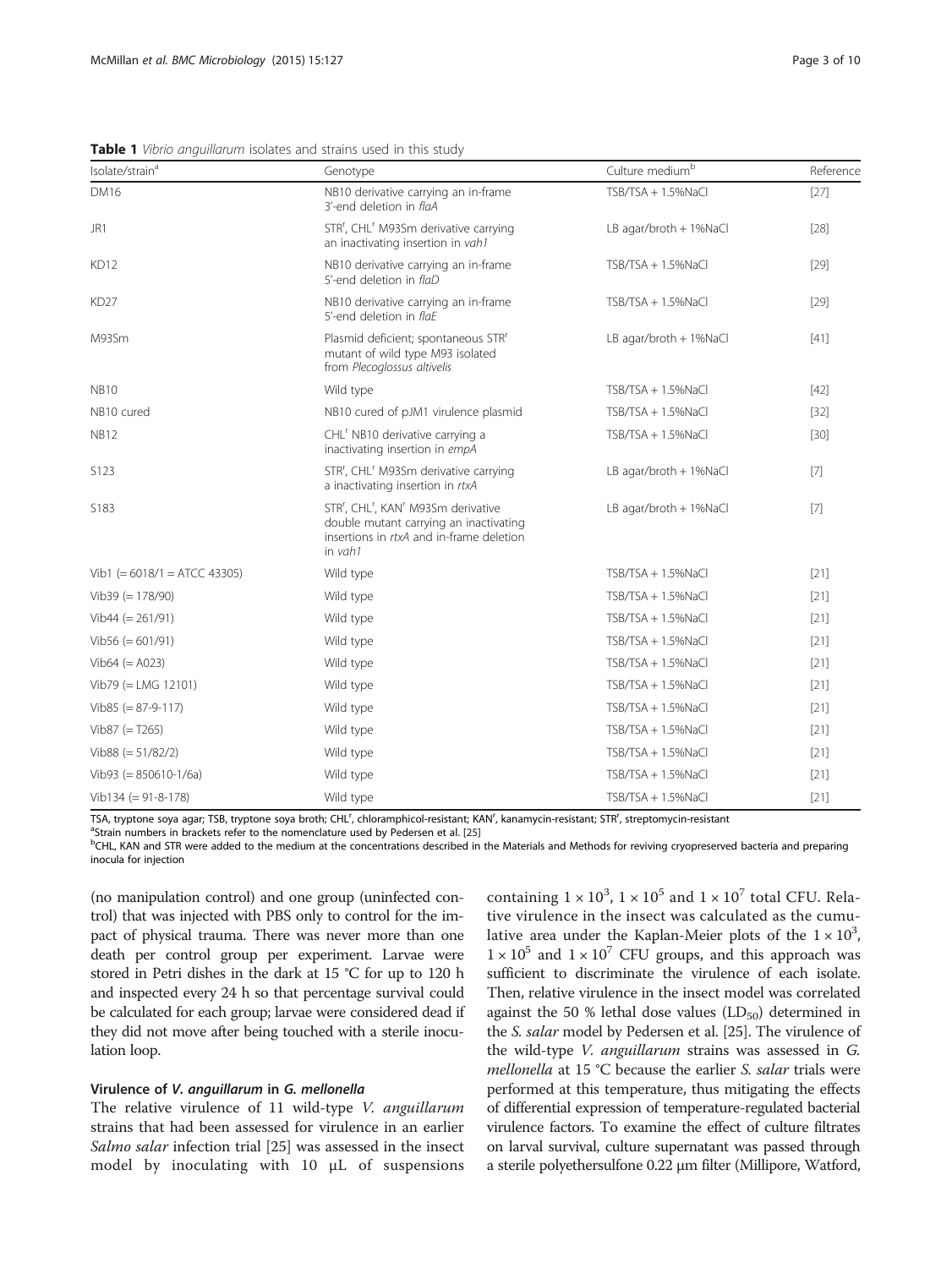Herts, UK) and then injected into the larvae as above. Meanwhile, to examine the effects of heat-killed bacteria on larval survival, washed bacterial suspensions were adjusted to 5  $x10^9$  CFU/mL with PBS and heat-killed (60 °C; 25 min). Heat killing was confirmed by the absence of colonies forming when 100 μL of bacterial suspension was plated across TSA plates and incubation at 22 °C for 48 h. Heat-killed bacterial suspension (10 μL) was injected into the larvae as above. To confirm that antibiotic therapy could rescue larvae from V. anguillarum infection, larvae were inoculated with  $1 \times 10^5$  CFU and then treated at 2 h, 24 h and 48 h with tetracycline (TET:  $1 \mu g/g$  of larva) in 10 μL PBS according to Desbois and Coote [\[20](#page-8-0)]. An additional control group assessed for the toxicity of the TET treatment. The 11 strains of V. anguillarum had MICs against TET of 0.0125–0.025 μg/mL, which were determined according to Clinical and Laboratory Standards Institute Approved Standard M07-A8 (2008), except that the assays were performed at 22 °C in NaCl-supplemented MHB (Table [1\)](#page-2-0).

## V. anguillarum burden in G. mellonella tissues

To assess bacterial burden in larvae infected with the 11 wild-type V. anguillarum strains, larvae were injected with  $1 \times 10^5$  CFU. At  $2$  h,  $4$  h,  $8$  h,  $24$  h,  $48$  h,  $72$  h,  $96$ , h and 120 h, four surviving larvae in each group were selected at random for bacterial load determination. The last abdominal segment of each larva was removed with sterile scissors and the haemolymph (approximately 5–20 μL) was harvested. Of this, 5 μL was serially diluted in PBS and plated on TSA + PEN. Importantly, a preliminary investigation of V. anguillarum Vib79 had determined that approximately 95 % of bacteria were found in the haemolymph rather than body tissues. In addition to sampling surviving larvae, dead larvae inoculated with Vib1, Vib44, Vib56 and Vib85 were bled and plated at 48 h, while larvae inoculated with Vib93, Vib88 and Vib64 were sampled at 96 h, 120 h and 120 h, respectively (all these larvae were alive at the time point 24 h previous). Groups of unmanipulated larvae and larvae inoculated with PBS only were included as controls. PEN in the agar had no effect on the recovery of V. anguillarum but prevented the growth of most contaminating microbes introduced from the larva surface or gut, and any that did form colonies were obvious and did not affect CFU determinations. Even so, a selection of recovered colonies from larvae infected with each strain were confirmed as V. anguillarum by: i) plating on thiosulfate-citratebile salts-sucrose (TCBS) agar as the formation of yellow colonies are characteristic of Vibrio spp. (22 °C; 72 h); ii) positive reaction to the MONO-AQUA agglutination test (Bionor, Skien, Norway), which is specific for *V. anguillarum*; iii) positive amplification by polymerase chain reaction (PCR) of rpoN that encodes sigma factor σ54 using forward primer rpoNang5' (5'-gttcatagcatcaatgaggag -3'; [[26\]](#page-8-0)) and reverse primer rpoN2SMR (5'-tgccgagcagatcaatatgt-3'). For PCR, single colonies were cultured and the cells collected as above. The cell pellet was suspended in 1 mL of sodium chloride-Tris-EDTA buffer and centrifuged  $(13,000 \times g; 60 s;$  room temperature). The supernatant was removed and the pellet suspended in 100 μL Tris-EDTA buffer, heated (95 °C for 10 min), and centrifuged  $(13,000 \times g; 60 s;$  room temperature). The supernatant was collected and DNA quantity and purity was assessed on a NanoDrop spectrophotometer (Thermo Scientific, Wilmington, DE, USA), before freezing at −18 °C until needed. Each 10-μL PCR reaction contained 5 μL of 2X MyTaq mix (Bioline, London, UK), 0.4 μL of each primer at 10 mM, 1 μL of DNA sample at 50 ng/μL, and 3.2 μL water. PCR reactions were run on a Biometra T Professional thermocycler (Goettingen, Germany) at: 95 °C for 1 min; then 30 cycles of 95 °C for 15 s, 62 °C for 15 s and 72 °C for 20 s; and 72 °C for 2 min. A no template control and a reaction containing DNA extracted from Vibrio ordalii Vib307 were performed as negative controls. PCR products were run on a 1 % agarose gel containing 0.1 μg/mL ethidium bromide in 0.5 % Tris-acetate-EDTA buffer at 80 V. Each well contained 2 μL of sample, 1 μL 6X loading dye (Thermo Scientific, Loughborough, UK) and 3 μL of water.

## Virulence of V. anguillarum knockout mutants

To assess the importance of various virulence factors known to play a role in infection of native hosts, the virulence of isogenic mutant and parent strains were assessed by injecting groups of larvae with  $1 \times 10^5$  CFU and comparing survival in each group. Mutant inocula were cultured in medium containing appropriate concentrations of antibiotics (see above and Table [2\)](#page-4-0). Each pair of parent and knockout mutant had been tested for virulence differences in fish models previously [\[7](#page-8-0), [27](#page-8-0)–[30](#page-8-0)]. All virulence gene knockouts were located on the bacterial chromosomes. Bacteria were recovered from haemolymph and confirmed as *V. anguillarum* as above. Then the mutant genotypes of a selection of recovered colonies were confirmed by various means as follows. DNA was extracted from in vitro cultures and the colonies recovered from the larvae. Specific fragments in these samples were amplified by PCR and run on 1 % agarose gels as above, except that annealing temperatures were altered according to primers used (Additional file [1:](#page-8-0) Table S1). To test for presence of the pJM1 virulence plasmid, two specific primer pairs were designed against two genes known to be located only on plasmid, angR and fatE. The detection of PCR products of the two expected sizes confirmed the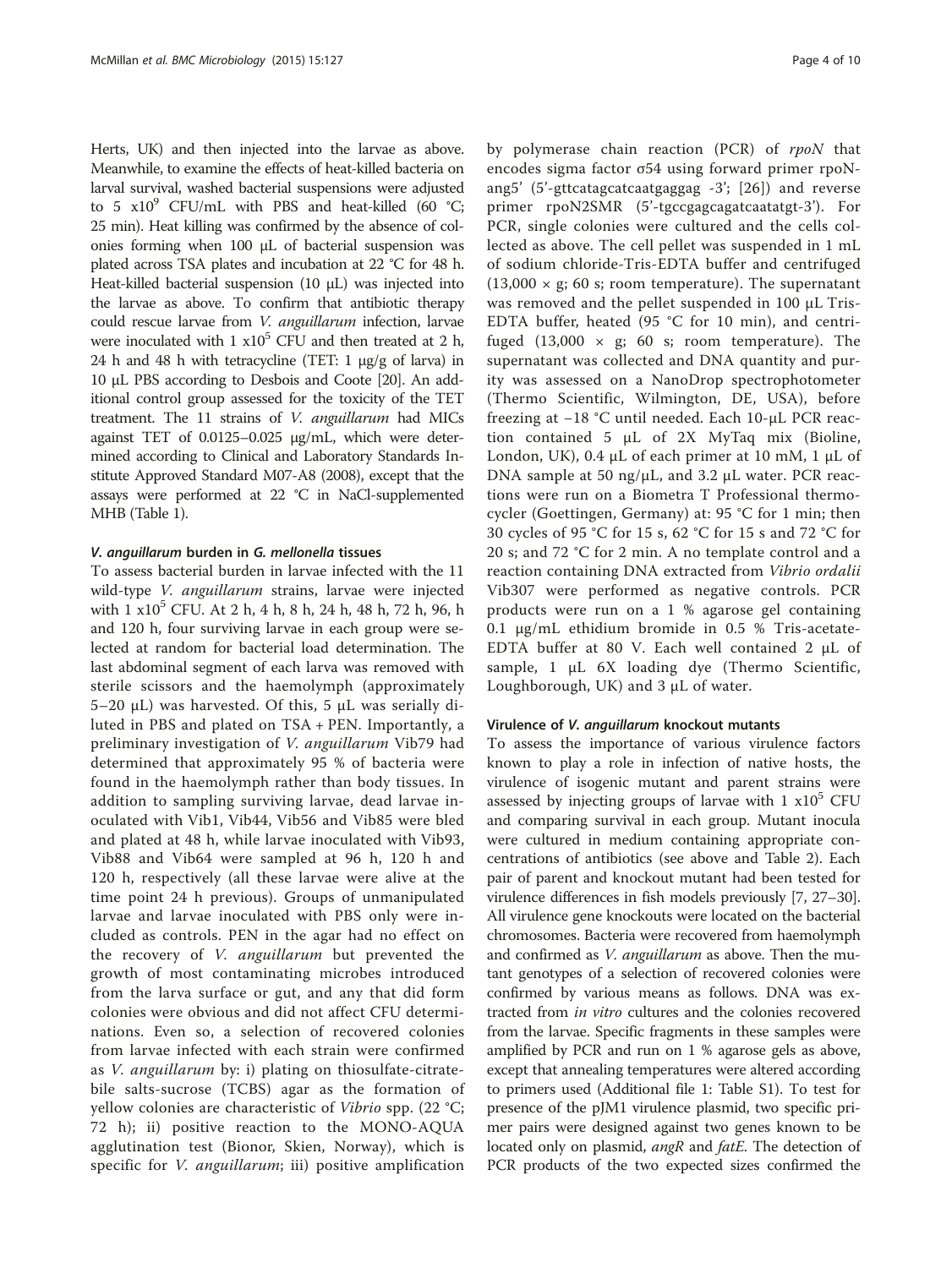| Knockout mutant Parent |             | Inactivated/missing gene(s) | Gene function                  | Virulence change of<br>mutant in fish | Virulence change of<br>mutant in larvae | Reference |
|------------------------|-------------|-----------------------------|--------------------------------|---------------------------------------|-----------------------------------------|-----------|
| NB10 cured             | <b>NB10</b> | Virulence plasmid (pJM1)    | Iron-scavenging function       | Not done                              |                                         | $[32]$    |
| <b>NB12</b>            | <b>NB10</b> | empA                        | Metalloprotease                | L (Oncorhynchus mykiss)               |                                         | $[30]$    |
| DM16                   | <b>NB10</b> | flaA                        | Flagellin protein              | $\downarrow$ (O. mykiss)              |                                         | [27]      |
| KD12                   | <b>NB10</b> | flaD                        | Flagellin protein              | $\downarrow$ (O. mykiss)              | n.s.                                    | $[29]$    |
| KD <sub>27</sub>       | <b>NB10</b> | flaF                        | Flagellin protein              | $\downarrow$ (O. mykiss)              |                                         | $[29]$    |
| S123                   | M93Sm rtxA  |                             | Repeat-in-toxin secreted toxin | $\perp$ (Salmo salar)                 |                                         | $[7]$     |
| JR1                    | M93Sm       | vah 1                       | Secreted haemolysin            | .l. (S. salar)                        | n.s.                                    | $[28]$    |
| S <sub>183</sub>       |             | M93Sm rtxA and vah1         | Secreted toxin and haemolysin  | (S. salar)                            |                                         | $[7]$     |
|                        |             |                             |                                |                                       |                                         |           |

<span id="page-4-0"></span>Table 2 Comparison of virulence of Vibrio anguillarum parent and isogenic mutant strains lacking virulence factors in Galleria mellonella larva and fish models of infection

↑, virulence of mutant greater than parent; ↓ virulence of mutant less than parent. In the larva model, the virulence change of the mutant compared to the parent was either not significant (n.s.) or significant ( $p < 0.05$ ; Holm's corrected).  $n = 20$ 

presence of the plasmid (Additional file [1](#page-8-0): Table S1). For mutants created by plasmid insertion into the chromosome, primer pairs were designed against: i) a region of the plasmid  $\sim 80-170$  bp up- or downstream from the insertion site; and ii) a region of the disrupted gene  $\sim$ 25– 105 bp up- or downstream from the insertion site. The detection of a PCR product of the expected size confirmed the presence of the mutation (Additional file [1:](#page-8-0) Table S1). For mutants created by allelic exchange and in-frame deletion, primer pairs were designed against regions up- and downstream of the affected sites. Thus, parent and mutant strains would be expected to generate fragments of different lengths: mutant KD27 yielded a 589-bp product compared to a 779-bp product from the NB10 parent; DM16 yielded a 735-bp product compared to a 888-bp product from the NB10 parent; KD12 yielded a 419-bp product compared to a 599-bp product from the NB10 parent; and S183 yielded a 2534-bp product compared to a 2789-bp product from the M93Sm parent. Negative control strains were used in each assay to control for non-specific reactions.

## Statistical analyses

Statistical tests were performed using SPSS v17.0 for Windows (SPSS Inc., Chicago, IL, USA). Larval survival was plotted according to the Kaplan-Meier method. Where desired, survival differences between groups of larvae were compared for significance with the logrank test.  $p < 0.05$  was considered to indicate a significant difference between groups and multiple comparisons were accounted for by applying Holm's correction [\[31\]](#page-8-0). Pearson's correlation coefficient was determined for virulence of the 11 wild-type V. anguillarum isolates in S. salar and G. mellonella models of infection.

## Results

## V. anguillarum establishes an infection in G. mellonella

To assess whether G. mellonella would be a suitable model for assessing virulence of V. anguillarum, it was

necessary to confirm that this bacterium established an infection in the insect. Initial challenge experiments with 11 wild-type isolates demonstrated that there was dosedependent killing of the larvae for each strain, meaning that greater inocula caused faster and greater mortality in groups (Fig. [1](#page-5-0)). Injection of larval groups with  $5 \times 10^{7}$ CFU heat-killed bacteria had no significant effect on survival during 120 h and typically showed fewer deaths than groups challenged with the lowest dose of live bacteria (1  $x10^3$  CFU), suggesting that larval deaths were not occurring due to toxicity of bacterial cells, and viable bacteria were required to cause mortal events (Fig. [1](#page-5-0)). Moreover, sterile culture filtrate from each isolate had no significant effect on larval survival, indicating that toxic extracellular metabolites were not being produced in vitro at sufficiently high concentrations to kill the larvae and viable bacteria were required to bring about death (Fig. [1\)](#page-5-0). For all strains, treatment of infected larvae with 1 μg/g TET gave a significant increase in survival compared to infected larvae treated with PBS only, thus showing that larvae could be rescued from infection with an antibiotic that inhibited the growth of the bacterium (Fig. [2](#page-5-0)). TET treatment of uninfected larvae had no significant effect on larval survival (Fig. [2\)](#page-5-0). Furthermore, each isolate of *V. anguillarum* showed replication inside the larvae and a group of seven isolates reached  $\sim$ 1 x10<sup>9</sup> CFU/mL in haemolymph at 48 h while the remaining four isolates largely plateaued at 5  $x10<sup>7</sup>$  CFU/mL from 24 h (Fig. [3](#page-6-0)). Taken together, this evidence suggests that viable and replicating *V. anguillarum* cells are needed to establish a systemic infection of G. mellonella, and therefore it was next important to see whether virulence of *V. anguil*larum isolates correlated in fish and larva models.

## Positive correlation in virulence of V. anguillarum isolates in S. salar and G. mellonella infection models

The relative virulence of each isolate in the larva was compared with virulence determined previously for each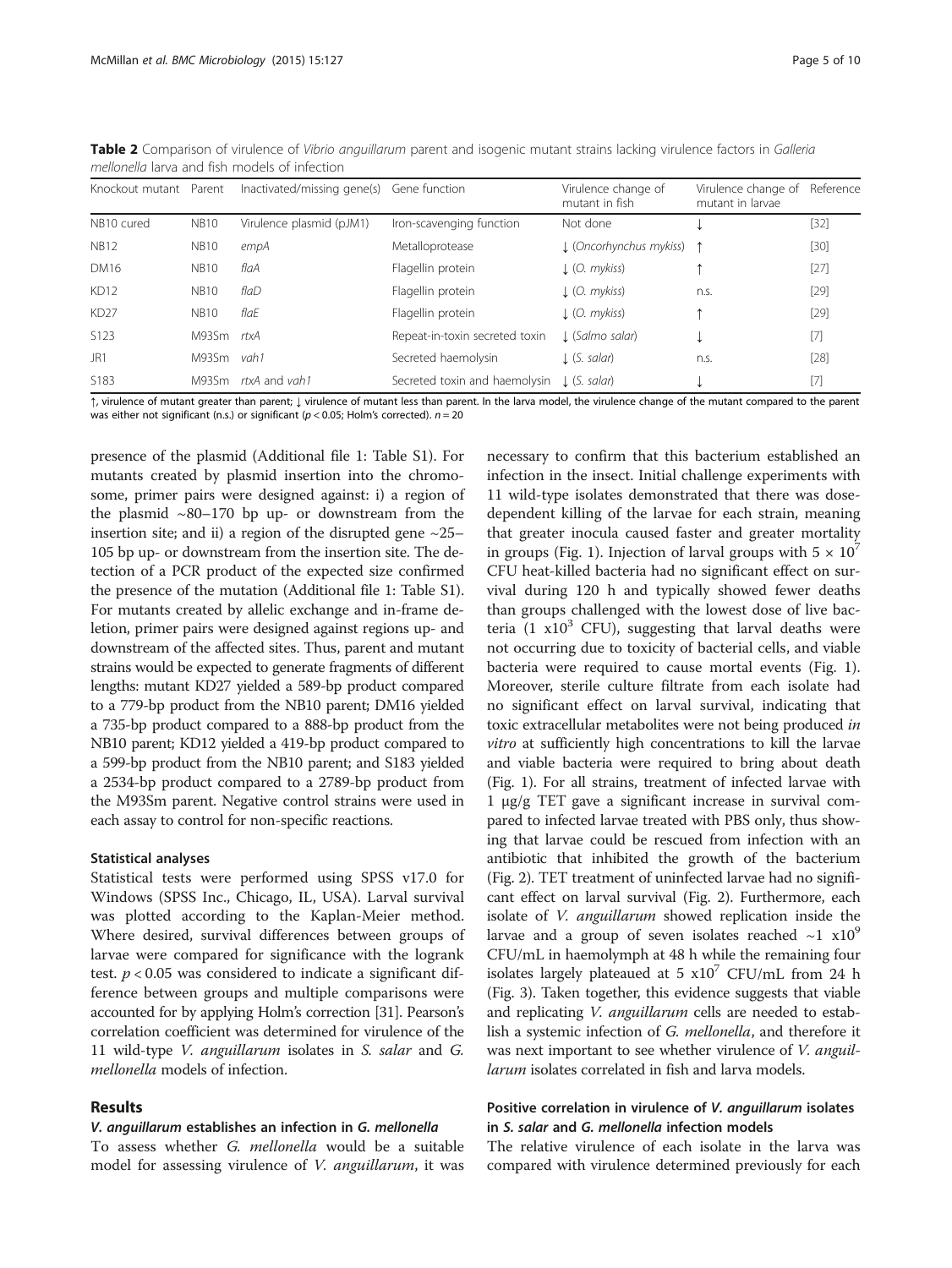<span id="page-5-0"></span>

isolate in a S. salar infection model [[25\]](#page-8-0). Interestingly, there was highly significant positive correlation ( $p < 0.01$ ) between relative virulence of the 11 wild-type isolates in larva and fish models of infection, indicating that more virulent V. anguillarum strains in S. salar were also more virulent in the insect (Fig. [4\)](#page-6-0). Closer examination of the growth of each isolate in the larva revealed that more virulent strains replicated faster and reached greater burden in the haemolymph than less virulent isolates (Fig. [3\)](#page-6-0). Indeed, within 48 h the more virulent



of the treatments. For clarity, the unmanipulated and uninfected control groups data are not shown.  $n = 10$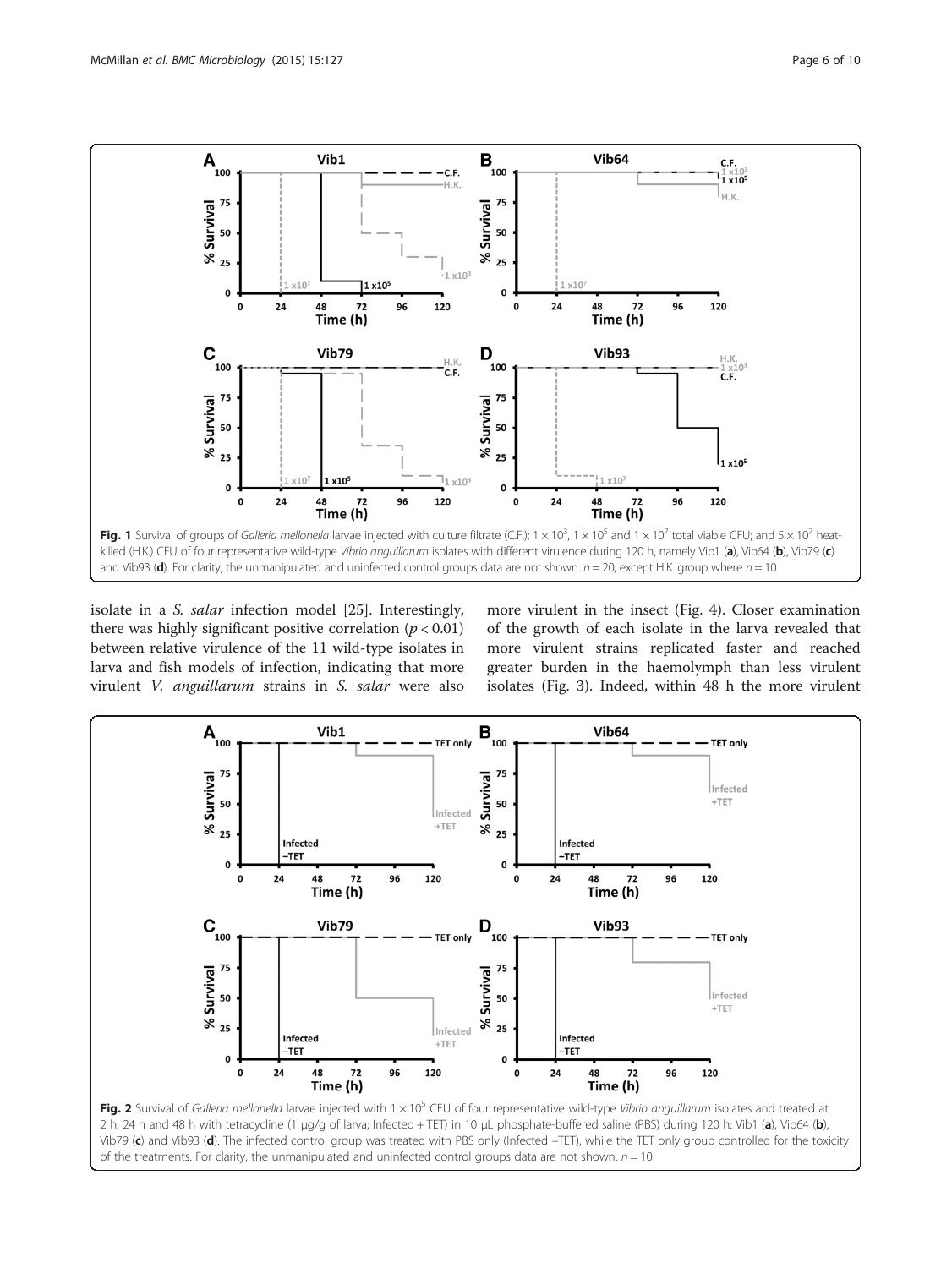isolates had increased to approximately  $10^9-10^{10}$  CFU/ mL in the larval haemolymph, whereas less virulent strains reached approximately  $10^{7}-10^{8}$  CFU/mL by this time (Fig. 3). After 48 h it was not possible to obtain data for the more virulent strains as most larvae were dead, while the haemolymph burden of less virulent strains remained at approximately  $10^{7}-10^{8}$  CFU/mL for the duration of the experiment (Fig. 3). Additionally,

not shown. Data points indicate geometric mean; error bars have not

be added.  $n = 4$ 



mean bacterial burden in the haemolymph of dead larvae was determined and there was always greater than  $5.72 \times 10^9$  CFU/mL in these insects for the seven strains and times examined, indicating the likely breaching of a burden threshold before larval death ensued (data not shown).

## V. anguillarum virulence factors important in fish and G. mellonella infections

To assess the role of various V. anguillarum virulence factors known to be important in fish infections, the virulence of pairs of parent strains and isogenic knockout mutant strains were compared in the larva model. First, the virulence of V. anguillarum NB10 was compared to a strain that had been cured of its pJM1 virulence plasmid, which codes for proteins that scavenge iron and plays a crucial role in virulence of fish infections [\[32](#page-8-0), [33\]](#page-8-0) (Table [2\)](#page-4-0). As expected, the strain cured of its virulence plasmid was significantly less virulent in the larva compared with the parent isolate. In S. salar, strains lacking the rtxA or vah1 toxin genes are less virulent than their respective parent isolates, and the reduced virulence of the ΔrtxA mutant was reflected in the larva model, though the  $\Delta$ vah1 mutant was equally as virulent as its parent (Table [2](#page-4-0)). A double-knockout strain lacking both rtxA and vah1 genes had attenuated virulence in the larva model, which confirmed earlier observations in fish (Table [2\)](#page-4-0). In fish, inactivation of empA (a metalloproteinase possibly important for tissue invasion) reduces virulence, but this same mutant was equally as virulent as its parent strain in the larva (Table [2\)](#page-4-0). Finally, V. anguillarum strains lacking functional flaA, flaD, and flaE genes, which are necessary for flagella assembly and aid in adherence and colonisation of fish, show reduced virulence in fish, but these mutants did not show lower virulence in the larva compared with parent strains (Table [2\)](#page-4-0).

## **Discussion**

Alternative infection models are becoming more important as experimentation on vertebrates becomes increasingly regulated, but few alternative infection models are available to study pathogens of animals produced in aquaculture. Hence, this present study aimed to validate G. mellonella as an alternative model to investigate the virulence of *V. anguillarum*, a key aquaculture pathogen that infects many species and reduces farm productivity [[21, 22, 24\]](#page-8-0).

In this present study, V. anguillarum was shown to establish systemic infections of G. mellonella larvae: the bacterium killed the larvae in a dose-dependent manner and replicated *in vivo*, while antibiotics rescued the insect from lethal bacterial inocula. The strains with greater virulence replicated to a greater extent inside the

<span id="page-6-0"></span>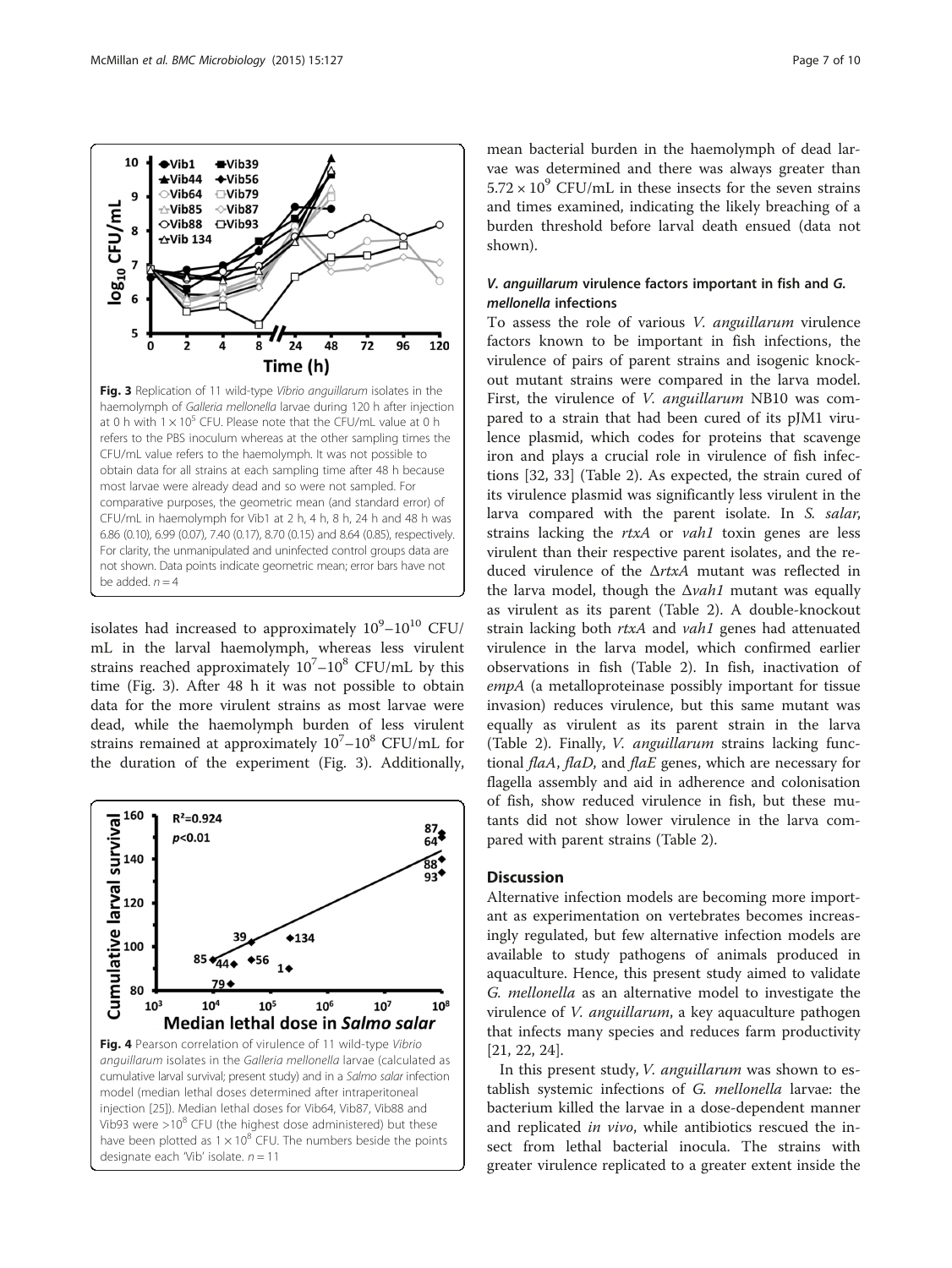insect haemolymph to bring about faster larval mortality than less virulent isolates, presumably by more effectively combating the innate immune defences to exploit the host. Importantly, there was significant positive correlation between virulence of different wild-type V. anguillarum isolates in S. salar (native) and G. mellonella (alternative) infection models, which is key evidence when validating an alternative host for a particular pathogen, though this is rarely performed or achieved possibly due to the undesirable number of animals required [\[34](#page-8-0), [35](#page-8-0)]. Pleasingly, the correlation in virulence of V. anguillarum isolates in S. salar and G. mellonella was demonstrated using published virulence data, meaning that no fish were required for this present study [[25\]](#page-8-0).

Our data showed that certain virulence determinants were similarly important during fish and insect infections, including the pJM1 virulence plasmid [\[33\]](#page-8-0) and rtxA (a secreted toxin) [\[7](#page-8-0)]; however, some discrepancies were observed for the role of other virulence factors in the models, which is perhaps unsurprising given the physiological differences between the organisms. Indeed, some knockout strains were actually more virulent than parent, for example the ΔempA strain. However, Milton et al. [\[30\]](#page-8-0) first demonstrated a role in virulence for empA in Oncorhynchus mykiss infection, but a subsequent study with an ΔempA mutant prepared from a different *V. anguillarum* isolate was unable to confirm a role in virulence for this protein in S. salar when bacteria were introduced by intraperitoneal injection [[36](#page-9-0)]; a discrepancy that may be due to the use of different host species [[36\]](#page-9-0). The  $\Delta$ flaA and  $\Delta$ flaE flagellum mutants were also more virulent than parent strains in the larva compared with fish. In V. anguillarum infections of fish, flagella act in host attachment and dissemination [\[6, 29](#page-8-0)] but, given the size of the larva and subversion of requirement for attachment thanks to direct injection into the haemolymph, these organelles may not be required for exploitation of the larva. Moreover, by knocking out flagellum protein genes, metabolic resources might be redirected to other virulence mechanisms that are more important during larva infection. The inability to evaluate the role of attachment and entry virulence factors, which are vital for infection [\[32](#page-8-0)], may at first seem to be a limitation of the G. mellonella model and indeed it is, however many studies in fish and aquatic invertebrates also rely solely on injected inocula through the external surface to establish infections [[7, 25](#page-8-0), [37](#page-9-0)–[39\]](#page-9-0). An additional consideration that might explain the differences observed between fish and larva models is that various fish models were used to confirm the role of a virulence factor and thus comparison to the larva may be considered unfair as we do not know of the relative importance for these factors in different fish species (Table [2\)](#page-4-0). In

addition, a recent study of the mammalian pathogen Candida albicans in G. mellonella also found disparity for the importance of distinct virulence factors in different hosts [[40\]](#page-9-0). These findings do not prevent G. mellonella from being useful in virulence studies of V. anguillarum, but it does mean that caution is required when extrapolating results or using this model to investigate a specific virulence factor. Therefore, additional work may be needed to identify which particular virulence traits can be studied in this model.

The increasing desire to reduce vertebrate experimentation and adhere to the principles of the 3Rs, while also reducing costs and infrastructure requirements, or other inconveniences associated with studying a pathogen in a native aquaculture host such as strict legislation, mean there are strong incentives for pursuing new more ethically acceptable alternative infection models [[3, 4, 14](#page-8-0)]. Existing alternatives suffer from the need for tissue culture or aquarium facilities, and models may lack immune complexity or be unsuitable for studying certain virulence factors. The G. mellonella model is simple to perform, shares functional similarity to many of the innate immune responses of aquaculture species, and permits high-throughput experiments of pathogenicity and virulence factors [\[14](#page-8-0)–[19](#page-8-0)]. In this present study, we have validated the G. mellonella model for just one aquaculture pathogen (V. anguillarum), but this model is likely to be highly suited to the study of virulence in other fish and aquaculture pathogens. Still, the G. mellonella model requires full validation for each particular pathogen before its suitability for studying that microbe can be ensured. Crucially, the model does not rely on liquid systems, thus reducing infrastructure requirements and biohazard risks associated with large volumes of contaminated water, which is especially desirable if studying zoonotic pathogens.

## Conclusion

Aquaculture is playing an increasingly important role in global food production and its long-term sustainability relies on the prevention and control of microbial infectious diseases through the development of new and improved treatments, vaccinations and management practices. The use of alternative models such as G. mellonella may rapidly improve our understanding of microbial pathogens in aquaculture and lead to the timely introduction of effective remedies for infectious diseases, while considerably reducing the number of vertebrates used in such studies.

## Availability of data and materials

All materials described in this manuscript, including the raw data, are freely available to any scientist wishing to use them for non-commercial purposes and these can be obtained from the Corresponding Author by request.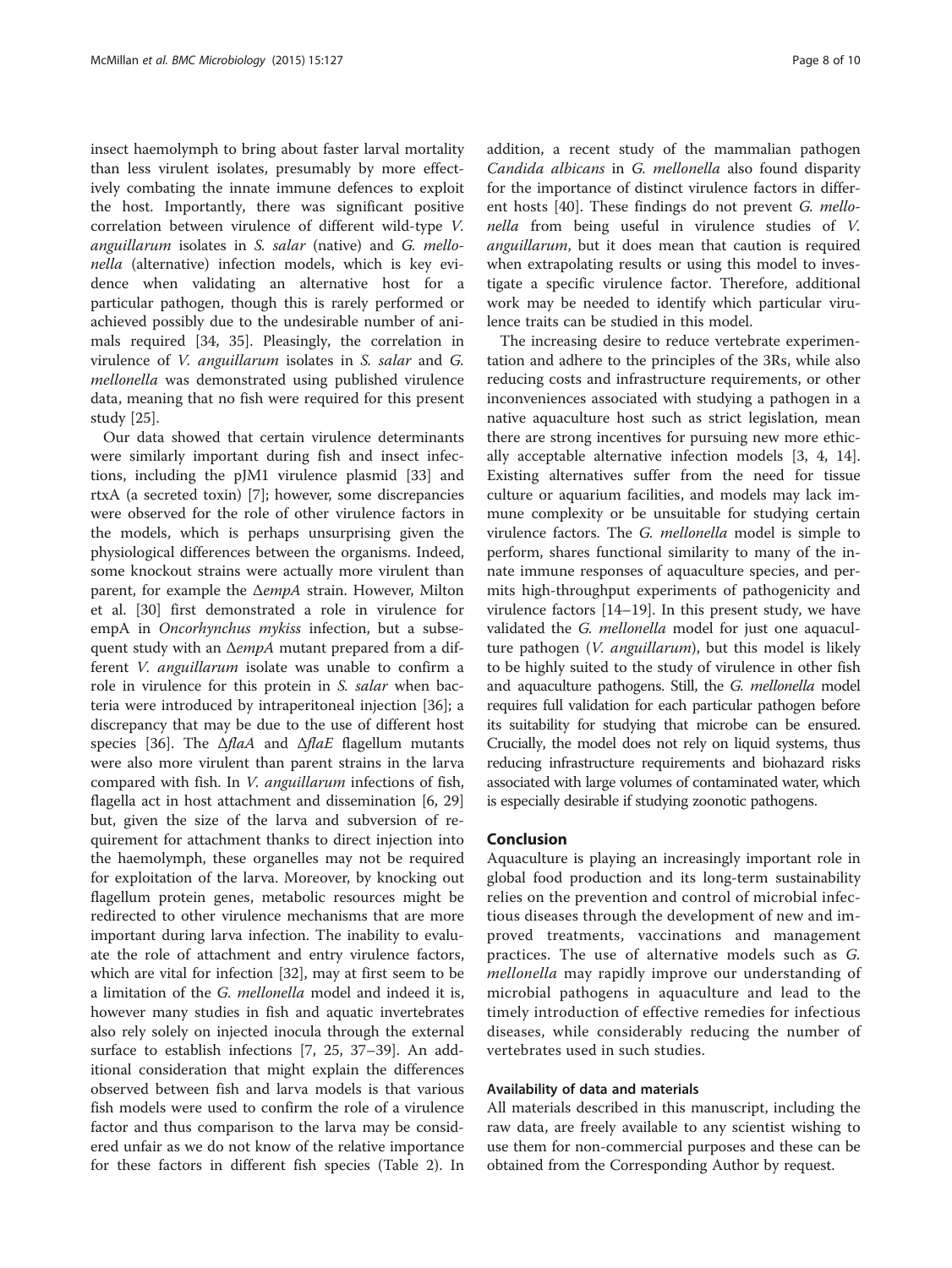## <span id="page-8-0"></span>Ethics statement

This study was submitted to and approved by the Institute of Aquaculture ethics committee.

## Additional file

[Additional file 1: Table S1.](http://www.biomedcentral.com/content/supplementary/s12866-015-0466-9-s1.docx) Confirmation of mutant strain genotypes: Type of mutation in each strain, primers, expected amplicon length and PCR conditions.

#### Competing interests

The authors declare that they have no competing interests.

#### Authors' contributions

SM, DVJ, JW, BA and APD have contributed intellectually to this study and provided critical input into the manuscript. SM, DVJ, JW, BA and APD have approved the final version of this manuscript and share responsibility and accountability for the data reported and its interpretation. APD and SM designed the experiments, analysed the data and wrote the first draft of the manuscript. SM performed the experiments; APD conceived the study.

#### Acknowledgements

We wish to thank Dr Dawn Austin (Heriot Watt University, UK), Professor Debra Milton (Umea University, Sweden) and Professor David Nelson (University of Rhode Island, US) for kindly gifting the bacterial strains. This work was funded by a University of Stirling Collaborative Research Studentship in partnership with the Centre for Environment, Fisheries and Aquaculture Science (Weymouth, UK).

#### Author details

<sup>1</sup>Marine Biotechnology Research Group, Institute of Aquaculture, School of Natural Sciences, University of Stirling, Stirling, UK. <sup>2</sup>Centre for Environment, Fisheries and Aquaculture Science, Weymouth, UK. <sup>3</sup>Present address: Department of Environmental Science and Technology, Cranfield University, Bedford, UK.

## Received: 23 March 2015 Accepted: 12 June 2015 Published online: 23 June 2015

#### References

- 1. Lafferty KD, Harvell CD, Conrad JM, Friedman CS, Kent ML, Kuris AM, Powell EN, Rondeau D, Saksida SM. Infectious diseases affect marine fisheries and aquaculture economics. Ann Rev Mar Sci. 2015;7:471–96.
- 2. Froquet R, Cherix N, Burr SE, Frey J, Vilches S, Tomas JM, Cosson P. Alternative host model to evaluate Aeromonas virulence. Appl Environ Microbiol. 2007;73:5657–9.
- 3. Zak O, Oreilly T. Animal models in the evaluation of antimicrobial agents. Antimicrob Agents Chemother. 1991;35:1527–31.
- 4. Chamilos G, Lionakis MS, Lewis RE, Kontoyiannis DP. Role of mini-host models in the study of medically important fungi. Lancet Infect Dis. 2007;7:42–55.
- Schaeck M, Van den Broeck W, Hermans K, Decostere A. Fish as research tools: Alternatives to in vivo experiments. Altern Lab Anim. 2013;41:219–29.
- 6. Ormonde P, Horstedt P, O'Toole R, Milton DL. Role of motility in adherence to and invasion of a fish cell line by Vibrio anguillarum. J Bacteriol. 2000;182:2326–8.
- 7. Li L, Rock JL, Nelson DR. Identification and characterization of a repeat-in-toxin gene cluster in Vibrio anguillarum. Infect Immun. 2008;76:2620–32.
- 8. Mou XY, Spinard EJ, Driscoll MV, Zhao WJ, Nelson DR. H-NS Is a negative regulator of the two hemolysin/cytotoxin gene clusters in Vibrio anguillarum. Infect Immun. 2013;81:3566–76.
- Brackman G, Celen S, Hillaert U, Van Calenbergh S, Cos P, Maes L, Nelis HJ, Coenye T. Structure-activity relationship of cinnamaldehyde analogs as inhibitors of AI-2 based quorum sensing and their effect on virulence of Vibrio spp. PLoS ONE. 2011;6, e16084.
- 10. Pang MD, Lin XQ, Hu M, Li J, Lu CP, Liu YJ. Tetrahymena: An alternative model host for evaluating virulence of Aeromonas strains. PLoS ONE. 2012;7, e48922.
- 11. Defoirdt T, Bossier P, Sorgeloos P, Verstraete W. The impact of mutations in the quorum sensing systems of Aeromonas hydrophila, Vibrio anguillarum
- and Vibrio harveyi on their virulence towards gnotobiotically cultured Artemia franciscana. Environ Microbiol. 2005;7:1239–47. 12. van Soest JJ, Stockhammer OW, Ordas A, Bloemberg GV, Spaink HP, Meijer AH. Comparison of static immersion and intravenous injection systems for exposure of zebrafish embryos to the natural pathogen Edwardsiella tarda.
- BMC Immunol. 2011;12:58. 13. Harvie EA, Green JM, Neely MN, Huttenlocher A. Innate immune response to
- Streptococcus iniae infection in zebrafish larvae. Infect Immun. 2013;81:110–21. 14. Desbois AP, Coote PJ. Utility of greater wax moth larva (Galleria mellonella) for evaluating the toxicity and efficacy of new antimicrobial agents. Adv Appl Microbiol. 2012;78:25–53.
- 15. Magnadottir B. Innate immunity of fish (overview). Fish Shellfish Immunol. 2006;20:137–51.
- 16. Jiang H, Vilcinskas A, Kanost MR. Immunity in lepidopteran insects. In: Söderhäll K, editor. Invertebrate Immunity. Austin: Landes Bioscience and Springer Science + Business Media; 2010. p. 181–204.
- 17. Neumann NF, Stafford JL, Barreda D, Ainsworth AJ, Belosevic M. Antimicrobial mechanisms of fish phagocytes and their role in host defense. Dev Comp Immunol. 2001;25:807–25.
- 18. Cytrynska M, Mak P, Zdybicka-Barabas A, Suder P, Jakubowicz T. Purification and characterization of eight peptides from Galleria mellonella immune hemolymph. Peptides. 2007;28:533–46.
- 19. Agius C, Roberts RJ. Melano-macrophage centres and their role in fish pathology. J Fish Dis. 2003;26:499–509.
- 20. Desbois AP, Coote PJ. Wax moth larva (Galleria mellonella): an in vivo model for assessing the efficacy of antistaphylococcal agents. J Antimicrob Chemother. 2011;66:1785–90.
- 21. Austin B, Alsina M, Austin DA, Blanch AR, Grimont F, Grimont PAD, Jofre J, Koblavi S, Larsen JL, Pedersen K, Tiainen T, Verdonck L, Swings J. Identification and typing of Vibrio anguillarum - A comparison of different methods. Syst Appl Microbiol. 1995;18:285–302.
- 22. Frans I, Michiels CW, Bossier P, Willems KA, Lievens B, Rediers H. Vibrio anguillarum as a fish pathogen: virulence factors, diagnosis and prevention. J Fish Dis. 2011;34:643–61.
- 23. Naka H, Crosa JH. Genetic determinants of virulence in the marine fish pathogen Vibrio anguillarum. Fish Pathol. 2011;46:1–10.
- 24. Paillard C, Le Roux F, Borrego JJ. Bacterial disease in marine bivalves, a review of recent studies: Trends and evolution. Aquat Living Resour. 2004;17:477–98.
- 25. Pedersen K, Gram L, Austin DA, Austin B. Pathogenicity of Vibrio anguillarum serogroup O1 strains compared to plasmids, outer membrane protein profiles and siderophore production. J Appl Microbiol. 1997;82:365–71.
- 26. Gonzalez SF, Osorio CR, Santos Y. Development of a PCR-based method for the detection of Listonella anguillarum in fish tissues and blood samples. Dis Aquat Organ. 2003;55:109–15.
- 27. Milton DL, O'Toole R, Horstedt P, Wolf-Watz H. Flagellin A is essential for the virulence of Vibrio anguillarum. J Bacteriol. 1996;178:1310-9.
- 28. Rock JL, Nelson DR. Identification and characterization of a hemolysin gene cluster in Vibrio anguillarum. Infect Immun. 2006;74:2777–86.
- 29. McGee K, Horstedt P, Milton DL. Identification and characterization of additional flagellin genes from Vibrio anguillarum. J Bacteriol. 1996;178:5188–98.
- 30. Milton DL, Norqvist A, Wolf-Watz H. Cloning of a metalloprotease gene involved in the virulence mechanism of Vibrio anguillarum. J Bacteriol. 1992;174:7235–44.
- 31. Holm S. A simple sequentially rejective multiple test procedure. Scand J Statist. 1979;6:65–70.
- 32. Weber B, Chen C, Milton DL. Colonization of fish skin is vital for Vibrio anguillarum to cause disease. Environ Microbiol Rep. 2010;2:133–9.
- 33. Crosa JH, Hodges LL, Schiewe MH. Curing of a plasmid is correlated with an attenuation of virulence in the marine fish pathogen Vibrio anguillarum. Infect Immun. 1980;27:897–902.
- 34. Olsen RJ, Watkins ME, Cantu CC, Beres SB, Musser JM. Virulence of serotype M3 Group A Streptococcus strains in wax worms (Galleria mellonella larvae). Virulence. 2011;2:111–9.
- 35. Jander G, Rahme LG, Ausubel FM. Positive correlation between virulence of Pseudomonas aeruginosa mutants in mice and insects. J Bacteriol. 2000;182:3843–5.